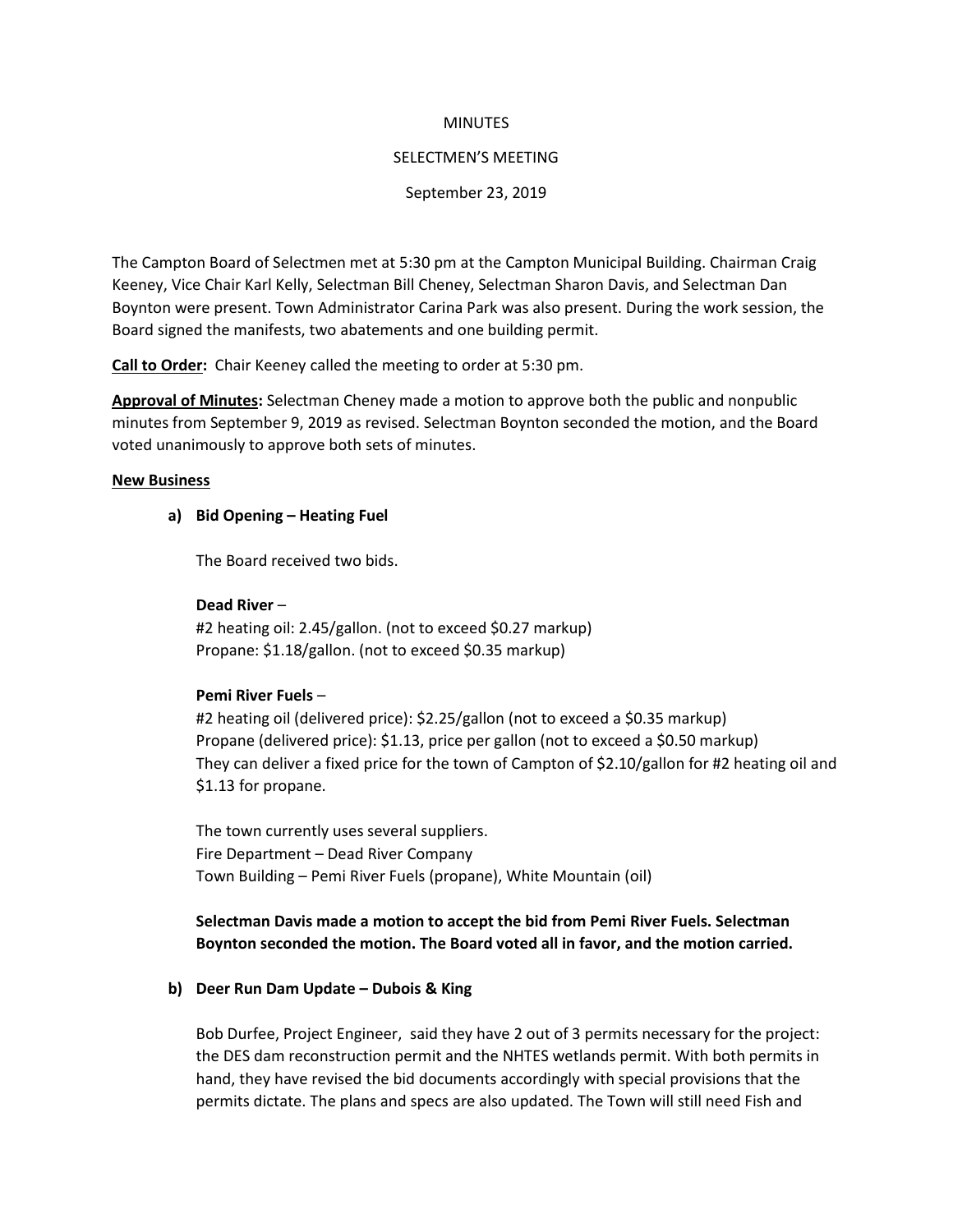Game approval to draw the pond down. By Fish and Game rules, they should make a request two weeks before planning to draw the pond down. Dubois & King will update the bid documents from the project schedule, and they are proposing to advertise this project in January.

Proposed schedule: January 6 – Bid the project publicly. January 22 – Pre-bid meeting with interested bidders. February 4 – Bids due. Bid evaluation. March 10 – Town meeting. April 4 – Acceptance or negotiation deadline. (Bids opened are held for 60 days by contract.)

Bob stated that ideally, we would issue a notice of award to the low bid contractor by March  $25<sup>th</sup>$ , schedule a pre-construction conference with the contractor around April 7, and sign the contract at that time. The contractor could begin construction as early as June 1. The DES permit requires that you cannot do work in the pond or stream during low-flow conditions so, the contractor may start earlier than that depending on conditions.

Carina stated that most likely we will have to request a small amount of money at the town meeting as the project is now projected to come in slightly over budget.

Bob has unsolicited interest from one contractor and he will place any contractors the Board would like to contact on the list he sends the RFP to.

# **c) Citizen Concern – Ryder Road, Windmill, Lower Beech Hill Road, Turnpike Road, Susie Driscoll Road**

Dick McGrath represented a group of citizens from the Ryder Road area in Campton, presenting to find solutions and improve the roads they live on. He and his wife Mary live at 203 Windmill Road. Dick summarized their complaints by season.

Winter: The sanding was inadequate and the postal service stopped delivering on our roads due to unsafe conditions.

Mud Season: They are concerned that the response of the town has been reactive and not proactive. In the course of putting together their complaint, they did some research through a document from the University of Pennsylvania with innovative new technologies for caring for gravel roads. They feel they should be trying new solutions for caring for gravel roads. They are concerned the right type of gravel is not being used after examination of some of these documents, specifically because of the large cobbles found in the road. They feel the ditching is inadequate. The condition of the roads directly interferes with their quality of life. They are aware of one family on Lower Beech Hill Road who is regularly visited by a healthcare provider, and this past mud season, that provider was not able to visit said family due to the condition of the road.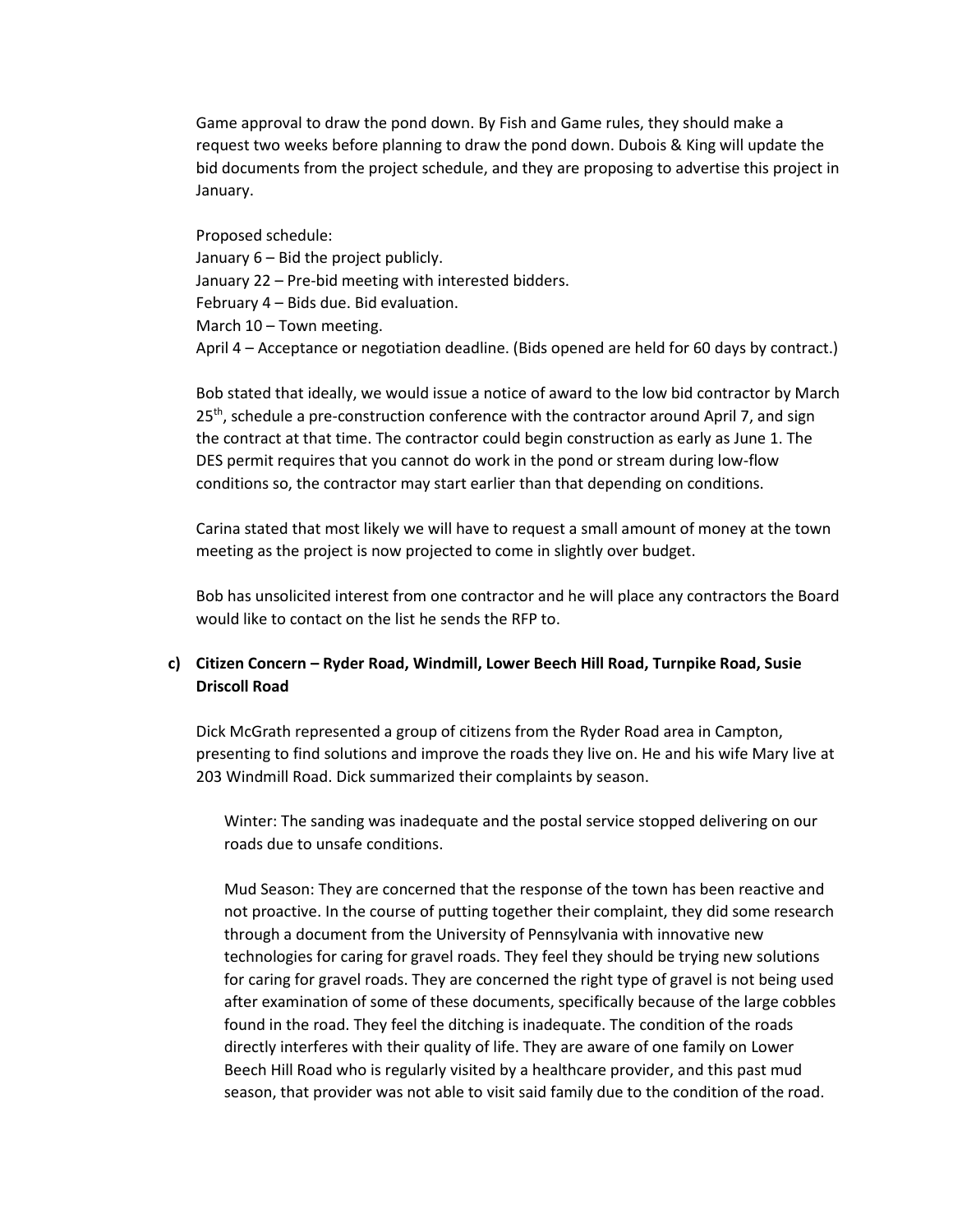They are also concerned about the transit of fire vehicles and public safety vehicles at a reasonable time.

## **Spring/Summer:**

Water direction is not sufficient as well as the amount of dust control. Standing water is a breeding ground for mosquitos. They are aware from the documents they have read excessive dust is a sign of poor road maintenance. Not much rolling is done on the gravel which leads to tire problems. Washboard areas and potholes develop after each regrading.

To summarize, they are concerned about the extensive damage to vehicles. They are aware of families who have left the area, as well as someone who was planning to build on the intersection to Ryder and Windmill Road but has changed his mind due to mud season conditions. They are concerned about their own safety and the property values of their homes. They are concerned that the town is not proactive in investigating better solutions to road maintenance. These solutions should save the town money in the long run. They believe monies that should be used on road maintenance should be spent entirely as it has been allocated to improve quality of life for residents.

Craig Engel, who lives at 241 Windmill Road, read recommendations from a checklist the residents compiled.

- There is a new gravel process used in towns of Epsom and Freedom. In Freedom, a friend of Mr. Engel's says they have been implementing this for three years and have no more mud season.
- Geosynthetics (Holderness could be a possible resource)
- We have seen the use of 3-4 inch stones used in gravel and we would love to see that removed.
- We would like to be notified when grading will take place.
- We would like consistent ditching on these roads.
- Safety drives / test drives of emergency vehicles down these roads throughout the season.
- We would like that the paving plan be provided to the community
- Evaluate use of dust suppressants.
- We have heard there is a coalition of NH Municipal Officials. We are curious of if this exists and if the Board is interested in communicating with these officials about solutions.
- Spend all the highway funds.
- Asked highway department to take part in professional development and pursue new technology and solutions

The citizen representations asked what their next steps could be.

Selectman Davis advised that the Budget Hearing each year includes information about road projects that are planned for the following and residents could provide their input at the hearing.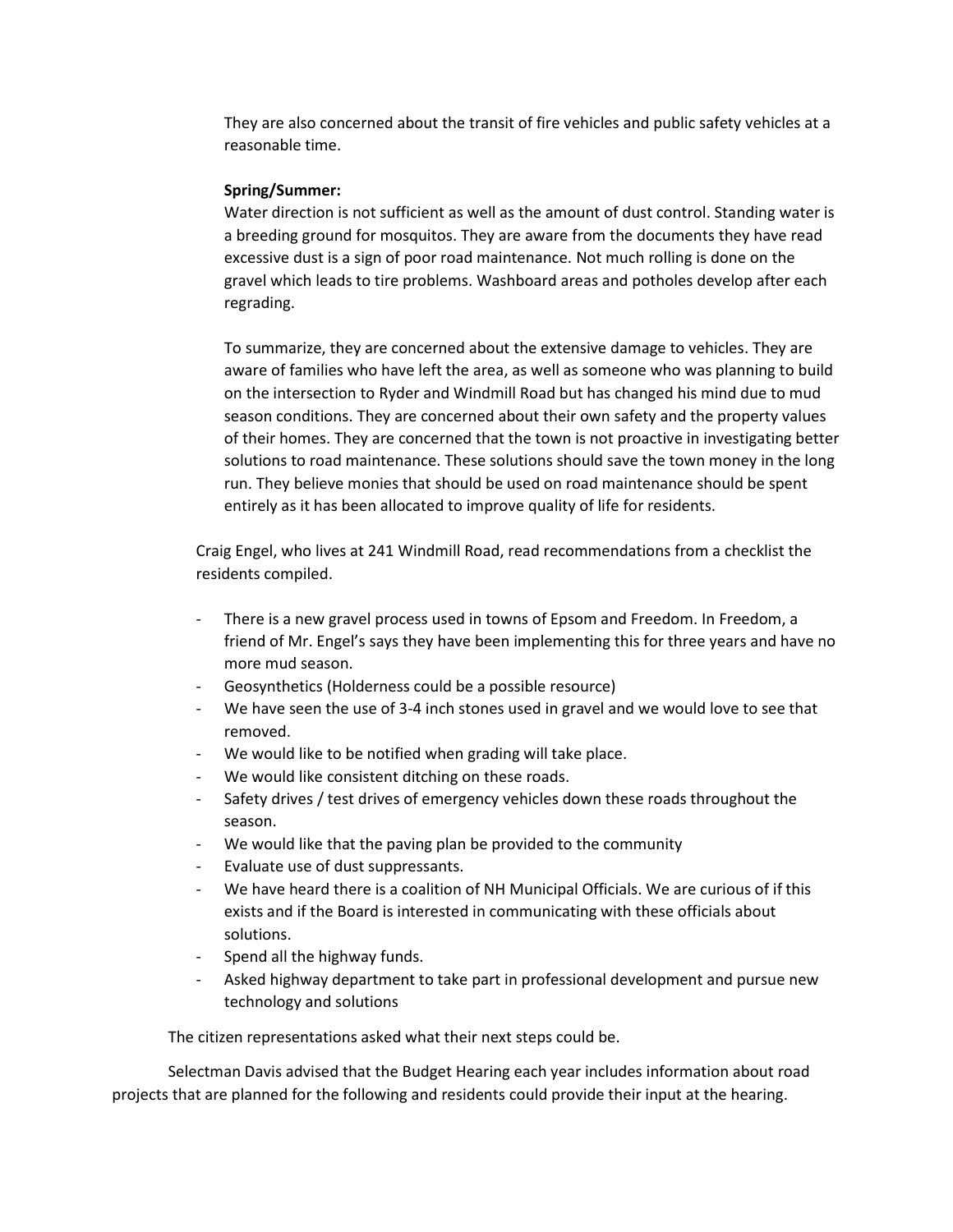Selectman Davis also referred to the Town's 10-year Capital Improvement Plan which includes Highways-Roads. She also shared that the Board has been working with the Road Agent on road issues. Several Board members are also attending NH Municipal Association "Hard Road to Travel" classes trying to gain more information on roads.

Chairman Keeney said we are looking into working with the Road Agent to develop a longerterm road improvement plan, as well as a priority plan for the town roads.

Vice Chair Kelly agreed that the citizens from Ryder Road have legitimate issues to solve, however the cost will also be an issue even though the long-run benefits will be worth it. Selectman Boynton said we recently added to the Road Agent's job description the development of a five-year road plan and have just started that process.

Road Agent Bain said that his lines of communication are always open to the public for any questions or concerns.

Mary McGrath read a letter about road conditions on Ryder Road. The sender explained a situation where a family member did about \$700 damage to her Honda Pilot on this road in mud season. They have a receipt for the damages if necessary. She explained that collectively, people on this road experience this kind of thing all the time.

Selectmen Cheney stated the board should provide a response to the list of concerns provided and the board agreed, and Chairman Keeney advised that the board will work on a response.

# **d) Intergovernmental Agreement for a Municipal Prosecutor**

The towns of Lincoln and Woodstock were in agreement to the terms presented to them in the intergovernmental agreement. The first payment to get the contract started will last through the end of the year. The town of Campton's exposure is roughly \$2,000. The total for next year will be around \$6,100.

The Board discussed where the prosecutor will work in the building. Chief Warn suggested using the empty space formerly used by May Brosseau. Vice Chair Kelly foresees some distractions with foot traffic around the space. Carina was asked if she was okay with the use of that space for a prosecutor. Carina explained she has no immediate intended use for the space and if distractions became an issue, she would address it with Chief Warn.

**Selectman Davis made a motion to approve the Intergovernmental Agreement for a municipal prosecutor as presented. Selectman Cheney seconded the motion. Selectman Boynton voted in favor. Chairman Keeney and Vice Chair Kelly were opposed. The motion carried 3-2.**

# **e) CIP Update**

The Capital Improvement Plan Committee's recommendation with regards to the Fire Department line items is to remove the 2010 Tahoe from being replaced. Vice Chair Kelly stated he sees it parked more often than not. Chairman Keeney said that as the chief has the F150 as a command vehicle and the Silverado for utility, the Tahoe is somewhat of an "extra" and has been used for employees to take to trainings rather than pay mileage. The CIP Committee is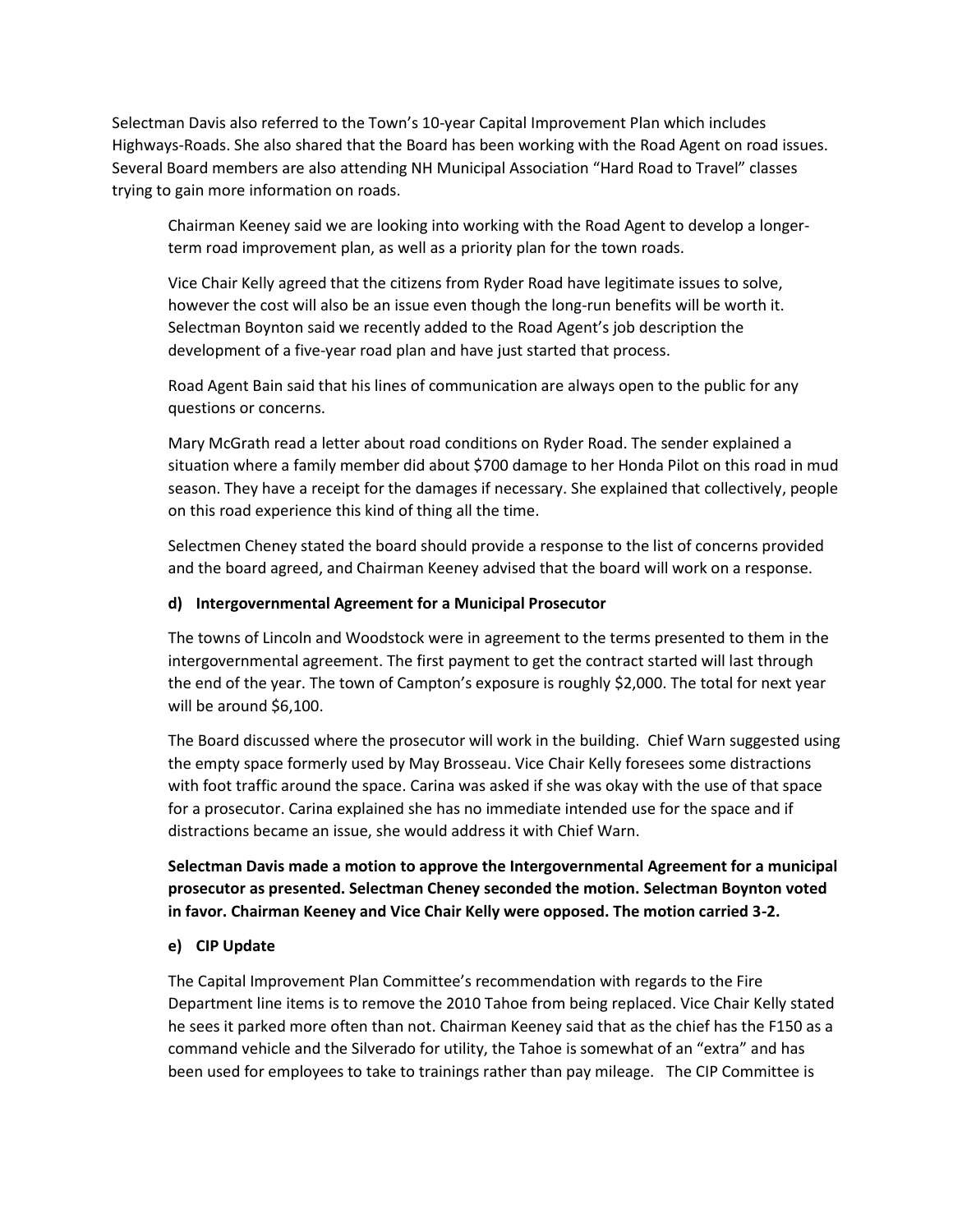not sure this is a good use for the vehicle and having it in the replacement schedule may be unnecessary.

Chairman Keeney said the1999 freightliner is due for replacement in 2021, and the F550 is up two years later. They discussed replacing that freightliner with a F550. The Committee discussed looking at a three-year lease for this vehicle if needed.

Vice Chair Kelly said they got some feedback stating we should spend some of the Durgin Fund money. We thought building projects would be a good place to direct that money, and as we need a generator at the Durgin Building, we believe that would be a good thing to spend money on. All agreed.

## **Old Business**

### **a) White Farm Auction – Highway Truck**

Selectman Cheney said that the highway truck needs a lot of work to it so it needs to be shipped to auction. They will look for a smaller truck with a plow to have on hand.

The Board also discussed the request for the purchase of a truck for the transfer station. The Campton CIP Committee received an email stating Thornton has approved the purchase of a \$30,000 truck for the transfer station next year. This doesn't allow much time to add to the CIP. Their justification for the truck was to plow the transfer station and transport recyclables.

The Board decided to reach out to Thornton and explore this idea in 2021 when new percentages are in place and it can be added to Campton's CIP. They currently do not have a CIP transfer station CIP fund line, and what the funds the Town has in capital reserves will be depleted by the end of landfill renovations this fall. The Board members requested that Carina advise Thornton that there is no funding available for the purchase of a truck for 2020.

#### **Correspondence**

The town has had two elected officials resign this week. Jennifer Duncan, Chairman of the Trustee of the Trust Funds, was told by her employer she could no longer serve as a Trustee so she has resigned. It is the Board's responsibility to appoint another Trustee.

Town Moderator, Charlie Wheeler, has also resigned effective immediately. Appointing a new moderator is the responsibility of the Supervisors of the Checklist.

The residents of Round Top Road previously petitioned for the betterment and reconstruction of their roadway. The Board has copies of the quotes for construction they have procured.

Andrews Construction - \$250,000, including alternate considerations. Some of those must be considered to procure something that the town is comfortable in taking over, such as civil engineering and layout. This would add \$10,000-15,000. Ledge removal